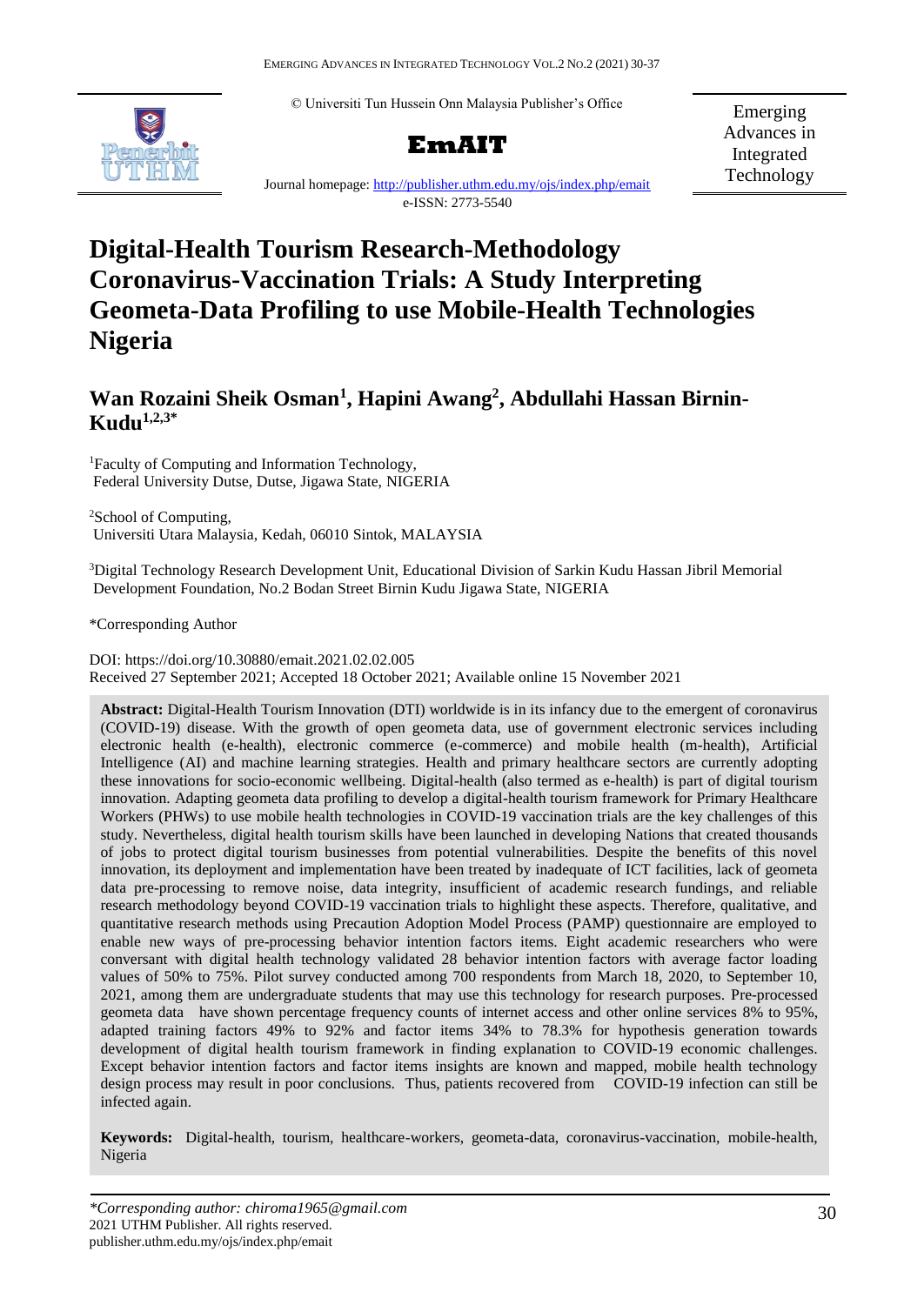#### **1. Introduction**

Adoption and adaption of behavior intention factors of self-alleged health, life fulfilment and connected factors among healthcare experts and widespread populace [1] can enable integration of theory and practice of health tourism and its economic impact [2] and can protect incoming and outgoing health tourists [3], improve health and healthcare big data usefulness [4] and biomedical ethics **i**n health tourism [5] towards setting the standards for selecting analytical tools, forming different networks of patients, health and healthcare personnel that identifies diseases regardless of where these processes has taken place worldwide. This has inspired a pilot survey in defining behavior intention factors to support digital health tourism adoption success or failures in different contexts. Thus, this study labels various procedures to understand geometa data profiling that support geometa data profiles collection, guarantee strategic digital health tourism process without interruption, as in the case with the coronavirus (COVID-19) vaccination trials. Since, the traditional digital health tourism adoption models are based on analytical framework [2]. Nevertheless, this study adopts survey research design based on Precaution Adoption Model Process (PAMP) questionnaire, seven level sampling procedures are employed to pre-process health and healthcare information. While behavior intention models provides the theoretical framework. Similarly, the adoption of information and communication technologies (ICT), Artificial Intelligence (AI) and machine may be used to support digital health tourism framework to use mobile health technologies. Use AI and machine learning can improve health tourist activities such as ticket acquisition, reliable transporting services, hotel accommodation, dining, tour guidelines, pictures taking and many more. Digital health tourism (also termed as e-health tourism) is part of digital tourism strategic platform that used electronic services including electronic government (e-government), electronic commerce (e-commerce), electronic health (e-health), electronic payment (e-payment) and mobile health (m-health) technologies in justifying the effects of COVID-19 disease**,** focusing on potential benefits of wearable sensors. However, in Nigeria, over 80 million individuals have Internet access that used wearable sensors for digital skills innovation initiatives. Microsoft (International private organization) aimed to support 25 million people worldwide with digital skills modernization and hopes to convey this intervention to five million people in Nigeria, by creating over 27,000 new digital skill jobs in the next three years across six geopolitical zones. Many research methods have been proposed, but most of these concepts lack geometa data profiling process to empower Nigerian youths in digital health skills acquisition [6] under the current COVID-19 economic trial period. Equally, digital health tourism sector is facing a lot of challenges such as unemployment, high cost of human labor, information overload, cybercrimes, data integrity issues, lack of government regulation plans, as well as inadequate of research funding in identifying socio-economic risk factors towards its practical implementation plans. Besides**,** pre-processing of digital health tourism geometa data profiles using principal component analysis (PCA) can be a great help to uncover standardized behavior intention factors [7], review recent developments in digital health tourism sector, remove noisy geometa data profiles before carrying out hypothesis testing in high dimensional space. Hypotheses testing can provide alternative solutions on how a test of significance can develop measures to rebuild and restore health tourism sector, so that it can become maintainable and stronger in the future. Additionally, encouraging news is on coronavirus vaccination trials for health tourism sector recovery especially in developing nation like Nigeria. Many experts in this field have recommended key policy priorities in digital health tourism initiatives including restoring travelers' confidence, supporting tourism businesses to adopt novel changes, promoting local and international tourism safe travel return, providing clear health information to travelers, limiting uncertainty, as well as building more robust and justifiable digital health tourism. These challenges are open for review for a better future. Therefore, capitalizing on digital health tourism can build a strong economy for policy formulation in developing nations. Similarly, research methodology tools and techniques can also be employed in studying research problem systematically. Along with logical assumptions and justifications to answer the following research questions: (i) What are the primary healthcare workers' behavior intention factors that will affect digital health tourism innovation initiatives in the COVID-19 period? (ii) How can mobile health technologies pre-process behavior intention factors in post COVID-19 economic trials? and (iii) In what way could digital health tourism innovation research hypotheses be formulated to use mobile health technologies? Accordingly, the main objective of this study is to observe medical tourist geometa data profiles, develop a digital health tourism behavior intention model to use mobile health technologies in developing Nations like Nigeria. Besides, COVID-19 socio-economic disruption statements are assumed to be open and can connect geometa data profiles accurately, to enable researchers describe the characteristics of health and healthcare tourists and individuals affected by the COVID-19 interruptions seriously affecting the medical tourism sector with unexpected unemployment and lack of small businesses. This sector is potentially facing weakening cycles. World Travel and Tourism Council (WTTC) evaluated 174 million jobs are at risk. Also, science and technology processes can be applied to discover hidden patterns related to behavior intention factors.

#### **2. Literature Review**

This section introducing geometa data profiling, behavior intention models, digital health tourism innovation initiatives model in COVID-19 vaccination period towards mobile health technology usage for socio-economic growth. At present, a lot of issues are affecting digital health tourism including lack of 24 hours power supply, unreliable geometa data profiles pre-processing, interoperability, lack of adequate ICT facilities and inadequate of research funding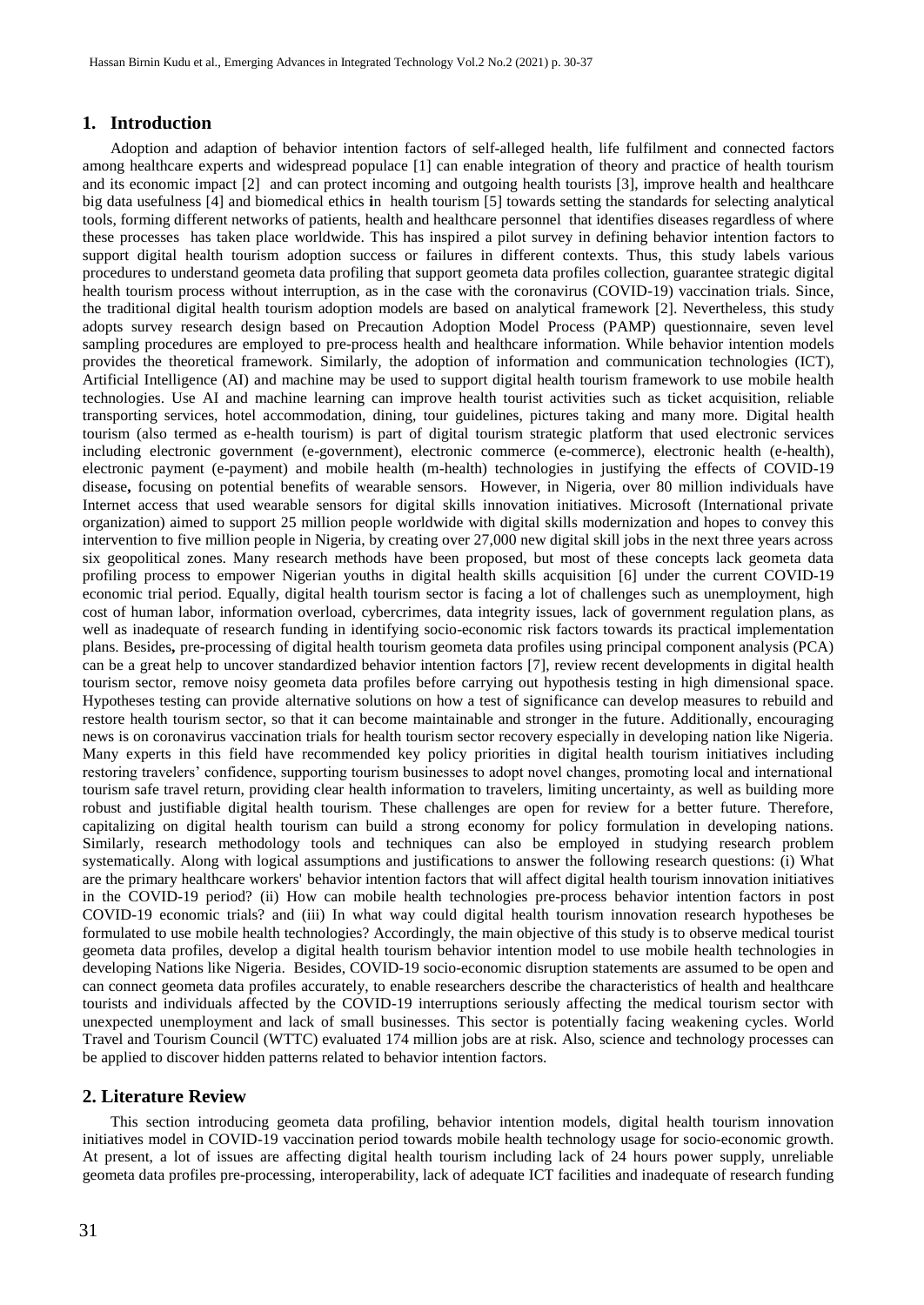to enable researchers inform policymakers about digital skill initiative plans. Digital health tourism is among the major industries worldwide with over 7.6 trillion U.S. dollars investments in accommodation and transport, while it is estimated that the allocations for entertainment amounted to 2.3 trillion U.S. dollars. So, it is significant for health tourism sector to use these novel technologies in tightening domestic and international tourism activities. Digital health tourism innovation is associated to content analysis, contextual observations, and situation similarities, as well as organizational management, enjoyment of local and international travelers using ICT and smart technologies. At present, health tourists are expecting a traveling experience that is unique using Internet services, virtual reality processes and use of health and healthcare big data analytics which have been used as a strategic tool for booking hotels, air tickets and tourist activity recognitions. This opens an opportunity for local and international tourism business operators to use this novel technology for socio-economic growth. Also, local health tourism activities are necessary, as an alternative to escape from expensive urban health tourism to simple rural community health tourism services at a reduced cost. Consequently, it may increase the number of trips, change, or influence the traveling geography and re-routes analog health tourism. Therefore, using the Precaution Adoption Process Model (PAMP) in digital tourism health innovation is an opportunity to pre-process geometa data profiles, use mobile health technologies and ICT facilities for development of standard digital health tourism framework.

#### **2.1 Geometa Data Profiling to use Mobile Health Technologies**

Primary healthcare workers in developing nations are healthcare professionals such as doctors, clinical officers, nurses, midwives, pharmacists, community health workers, drug shop vendors and other professionals attached to primary healthcare systems who prescribe, dispense medication, conduct medical tests and other related activities. Unfortunately, these health and healthcare experts are unable to provide enough quality medical services and had been subject to criticism on treatments and monitoring of chronic diseases including COVID-19 disease. Therefore, the geometa data profiling aims to improve primary healthcare workers' access to universal healthcare that can meet medical tourists' specific needs and likings in developing nations like Nigeria. Three main categories of geometa data profiling processes available in a digital health recommender system, such as, the structured geometa data profiling that validates factors, examine simple basic statistics like minimum and maximum values, means, medians, modes, as well as standard deviation. Second, the content profiling help in finding areas that contain ambiguous null hypothesis. Finally, the relationship geometa data profiling is to understand the connections among different geometa data sets and the stepwise tests for interaction that can make use of mobile health technologies in various domains. However, mobile health is a sub-module of electronic health services, largely explored to mitigate the effects of the disease especially now during COVID-19 economy [8], health and healthcare professionals are focusing on potential benefits of wearable sensors in providing pervasive and patient-centered care that may support them in delivering short text messaging services (SMS), emails, and applying social media services in an active medical research area commonly used in both developed nations. Additionally, mobile health facility functionalities include general packet radio service (GPRS), third generation (3G), fourth generation (4G) communication services, the global positioning system (GPS) and Bluetooth technology and other health sensing devices are used to provide public health practice support and reduce healthcare contextual and technical health and healthcare barriers. Figure 1. shows digital health tourism innovation geometa data profiling using mobile health technologies describing the user, location, noisy environment, domain activity, user role, schedule, contacts, event, service access and service profiles in rural and urban communities.



**Fig. 1 - The proposed digital health tourism geometa data profiling**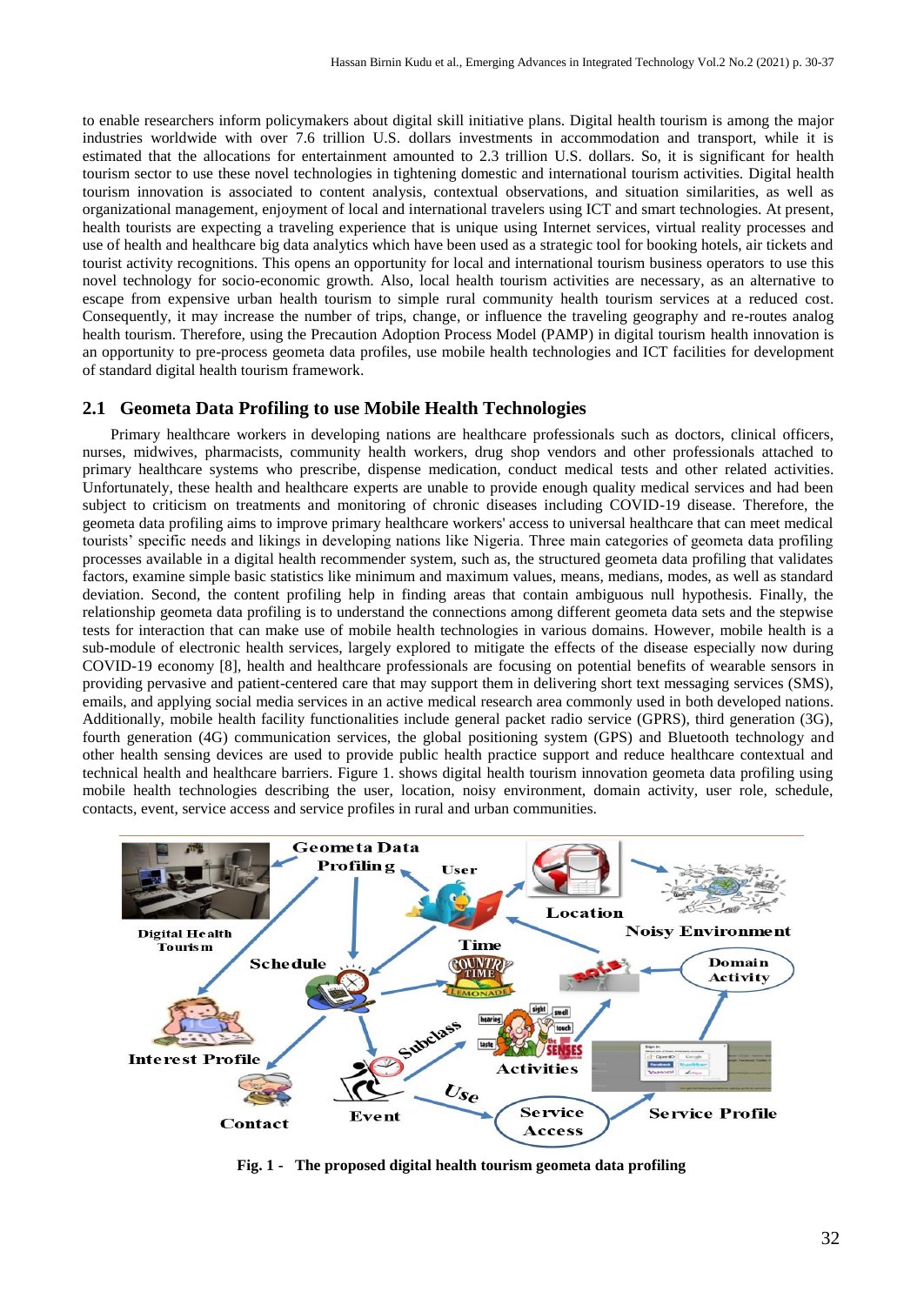# **2.2 Theoretical Background of Behaviour Intention Models**

Behaviour intention model perceptions has shown that many behaviour intention theories and empirical studies such as theory of planned behaviour (Ajzen, 1991, 2006) and theory of reasoned action (Fishbein & Ajzen, 1975) used digital health tourism innovation practices to pre-processed bioinformatic behavior intention factors, mobile forensic services to regulate background behaviors for information sharing, recognise the value of health information technology services, and distribute significant health information that can impact behaviors across many disciplines, using innovative approaches against diseases. Also, measure significance relationship among government electronic services taking up. In addition, these processes are to avoid or control bioattack, cybersecurity issues, spread of viruses, internal and external movement, and improve provision of social amenities such as stable power supply, good transporting system and portable water supply. Similarly, ground up exploration approach has been piloted in Nigeria using qualitative research approach only to understand use of mobile technologies (mobile phone) for assessing primary healthcare professionals' attitudes. Similarly, behavior intention theories such as theory of planned behaviour (TPB) and social cognitive theory (SCT) are to describe behaviour intention factors for information security from working environments, observe pre-processed health and healthcare data gathering for health professional rehabilitation awareness. Academic research professionals and primary healthcare workers can adopt, adapt behaviour intention factors towards digital health tourism innovation theoretical and empirical exploration to use in public and private health and healthcare sectors.

#### **2.3 Expert Validation of Behaviour Intention Theoretical Factors and Factor Items**

Eight academic researchers who were conversant with digital health technology validated 28 behavior intention factors with average factor loading values of 50% to 75%. Pilot survey conducted among 700 respondents from March 18, 2020, to September 10, 2021, among them are undergraduate students that may use this technology for research purposes. Pre-processed geometa data have shown percentage frequency counts of internet access and other online services 8% to 95%, adapted training factors 49% to 92% and factor items 34% to 78.3% for hypothesis generation towards development of digital health tourism framework in finding explanation to COVID-19 economic challenges. Except behavior intention factors and factor items insights are known and mapped, mobile health technology design process may result in poor conclusions. Thus, patients recovered from COVID-19 infection can still be infected again.

#### **2.4 Digital Health Tourism Conceptual Framework Generation**

Digital health tourism innovation PHWs mobile health conceptual framework is based on the proposed PAMP, made up of seven levels for processing geometa data profiles to use mobile health technologies and observe behavior intention factors and factor items. However, not all behavior intention factors, and factor items fit the seven levels of the PAMP model. Some factors used compound strategies. PAPM may be good enough to identify medical tourist problems and achieve research objectives using 7 levels as follows.

- **Level One**: Lack of awareness, and inadequate of research funding to support the use of digital health tourism mobile health innovation initiative plans.
- **Level Two:** Academic research experts validated behavior intention theoretical factors with average loading factor values.
- **Level Three:** PHWs at this level feel the need to join digital health tourism activities to support information sharing, and cybercrime monitoring to avoid victimology.
- Level Four: Initial use of mobile health technologies, perceived benefits, information sharing, use of ICT facilities and AI attachment are to support digital health tourism innovation processes during post COVID-19 period.
- Level Five: PHWs and other professionals perceived benefits of digital health tourism to use mobile health technologies during COVID-19 vaccination trials.
- Level Six: PHWs and other professionals will actively be participating in health and healthcare activities using the proposed Digital health tourism innovation initiatives in Nigerian local governments.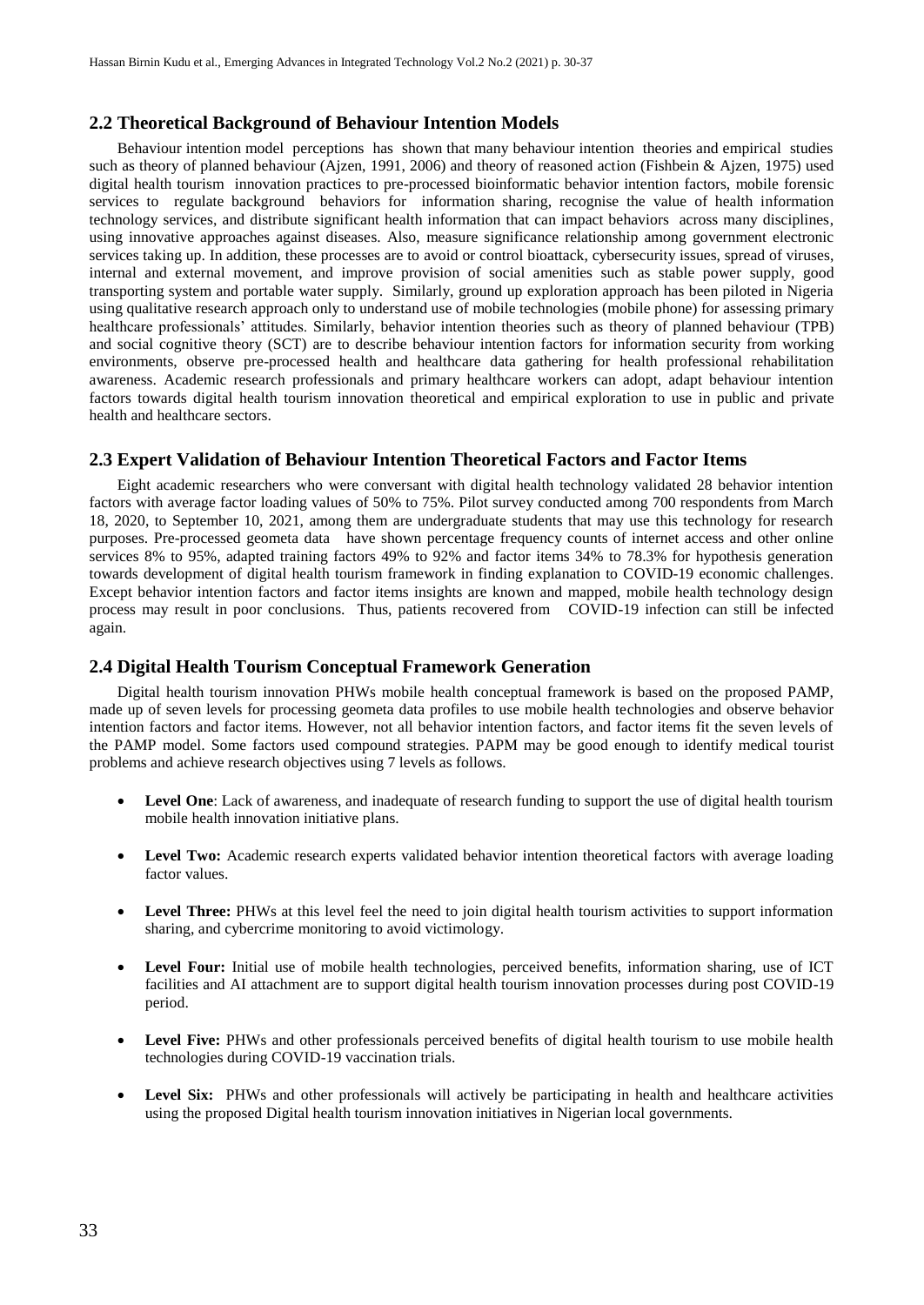**Level Seven:** PHWs and other professionals may continue to use digital health tourism using mobile health technologies in finding an alternative solution to post COVID-19 and other diseases condition especially at the primary healthcare system in Nigeria's local government.

# **2.4.1 Digital Health Tourism Hypotheses Generation**

Correspondingly, the proposed digital health tourism behavior intention framework has six hypotheses from the 28 validated behavior intention factors in form of scholarly assumptions. Therefore, standard adapted model constructs are to be connected at different levels to give independent variables connection measures and dependent variables outcomes. Initial understanding of m-health, perceived benefits, perceived threats, attitude towards behavior, information sharing, ICT infrastructure, attachment and behavior intention are the proposed digital health tourism behavior intention model constructs to use m-health technologies. Understanding of behavior intention factors from geometa data profiles is very significant to use m-health technologies. Figure 3 illustrates the digital health tourism behavior intention framework to use mobile health technologies in Nigerian.



**Fig. 3 - The proposed digital health tourism framework in Nigerian local governments**

In addition, building from cited literature attachment, initial understanding of mobile health technologies, initial perceived benefits, information sharing, and ICT Infrastructure are hypothesized as follow:

# **2.4.1.1 Attachment**

Attachment is a specific interest an individual has with co-workers, supervisors, jobs, and organizations. In this study, it is posited to has a positive effect on behavior. Therefore, attachment is hypothesized as: **ATTC-H1**. The attachment will significantly affect digital tourism PHWs BI mobile health services towards compliance with necessary guidelines of information sharing and information security.

# **2.4.1.2 First Impression Factors**

Initial understanding of mobile health, perceived benefits are first impression factors of health and healthcare professionals towards mobile health technologies these factors are hypothesized as **IUMH-H2**: Initial understanding of mobile health will significantly affect digital health tourism to use mobile health technologies. **IPB-H3**: Initial perceived benefits will significantly affect digital health tourism model to use mobile health technologies.

## **2.4.1.3 Information Sharing**

Information sharing systems to medical tourists, healthcare professionals and the public can allow free flow of health information. Hence, information sharing is hypothesized as:**IS-H4**: Information sharing will significantly affect digital tourism PHWs BI model to use of m-health technologies.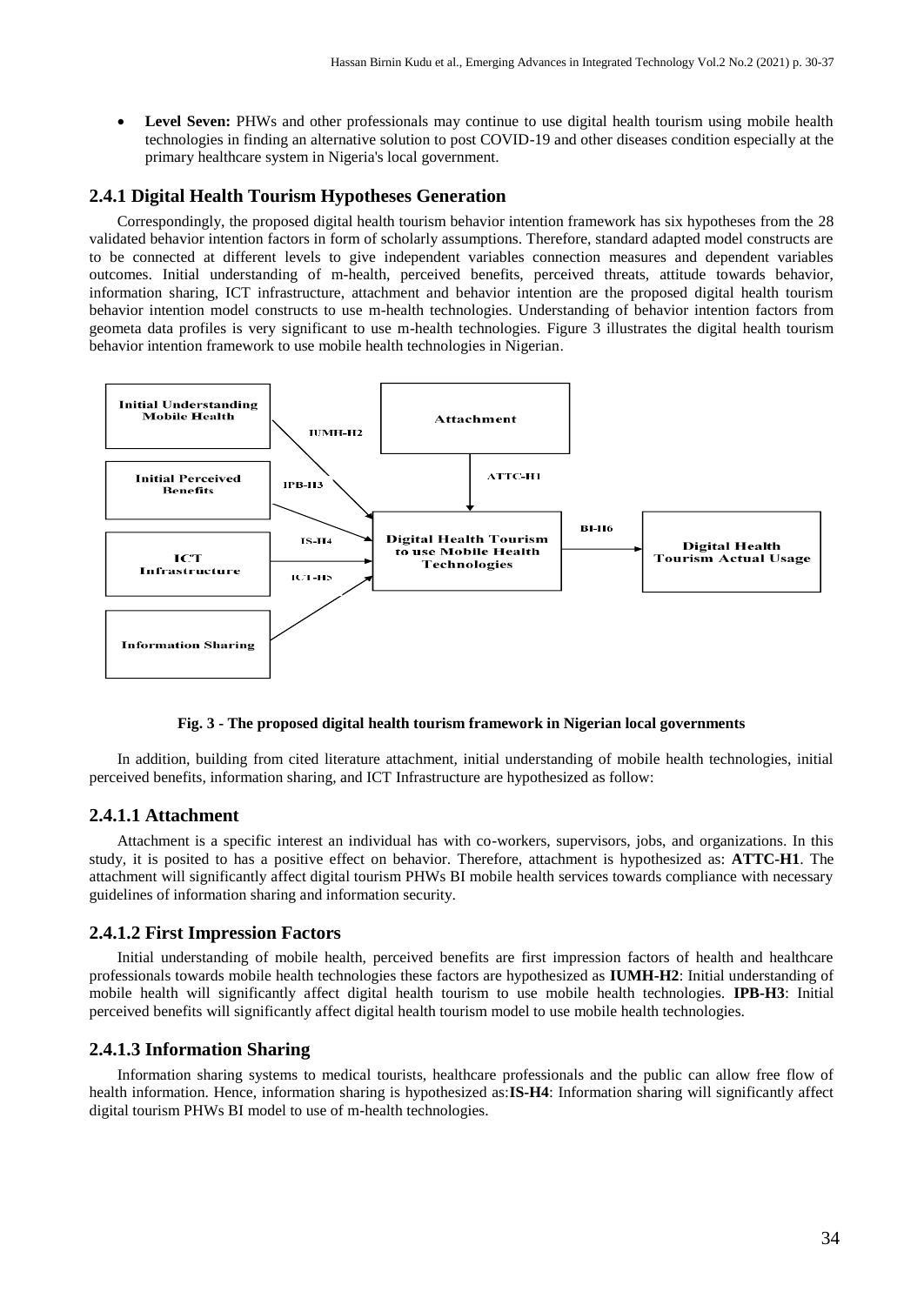## **2.4.1.4 ICT Infrastructure**

In the Nigerian context, digital health tourism needs ICT infrastructure for sustainable procedure of healthcare information systems to premeditated health tourist activities. Therefore, ICT infrastructure is hypothesized as: **ICT-H5**: ICT infrastructure will significantly affect digital tourism PHWs' behavioral intention to use mobile health technologies.

#### **2.4.1.5 Behavior Intention**

Behavior Intention is health tourist conscious plans to perform or not to perform some specified future behaviors using mobile health towards its actual usage. Thus, primary healthcare workers behavior intention model is hypothesized as: **BI-H6**: PHWs' behavior intention will significantly affect the actual use of mobile health technologies.

# **2.5 Coronavirus (COVID-19) Vaccination Trials**

Coronaviruses (COVID-19) disease look a lot like sun's coronavirus, infecting and killing millions of people worldwide more than that of severe acute respiratory syndrome (SARS) pandemic. At present, ICT academic researchers, health and healthcare professionals don't know where COVID-19 matters going to end particularly due to serious unseen health and healthcare conditions such as diabetes, asthma, cancer, HIV/AIDS, and heart disease, and stroke cases. Similarly, "anxiety was connected with COVID-19 pandemic vaccines through ID 2020, Internet of things (IOT) and next generation technologies such as 3G, 4G,5G and beyond, threatening the peace of local and international groups, taking complete control of domain socioeconomic matters, spiritual or moral activities. "COVID-19 pandemic will be crushed not only in United State of America but worldwide." Nevertheless, no COVID-19 vaccine disturbs fertility. Vaccination trials require precise digital health tourism management accompanied with thorough safety assessment and immune retorts. However, tackling COVID-19 vaccine test trials can significantly support digital health tourism policies. These, coronavirus vaccination trials include COVID-19 vaccine progress, Its delivery, and positioning. Decision makers can expect and identify these encounters and plan alternative solution to augment to the upright weapons against the spread of COVID-19 diseases.

#### **3.0 Research Methodology**

Research 'methodology, refers to 'method'+'ology.' Ology means a self-control branch of knowledge. It is the study of research methods. We simply mean the research techniques or tools to be used for conducting digital technology innovation research irrespective of whether the study belongs to physical or social sciences or any other disciplines. In this research paper, geometa data profiling, behaviour-intention theoretical factors were reviewed, geometa data profiles were observed and Expert validated behavior intentions factors and factor items. Qualitative and quantitative methods (mixed method) were employed to pre-process experts confirmed behavior-intention factors. A pilot survey was conducted using the Proposed Precaution Adoption Model Process (PAMP) questionnaire in finding explanation to primary-healthcare workers theoretical and empirical practice plans. As a result, these factors may be used to develop research methodologies taxonomy of coronavirus (COVID-19) interruption in Nigeria. At present, there is a limited number of research to describe the use of mobile health technologies, distribute health and healthcare information for information security, cybercrime monitoring, self-diet tracking, and physical health fitness through theoretical and empirical practices.

Nevertheless, academic ICT researchers, health and healthcare professionals, and other experts in their disciplines employ scientific tools and techniques that may differ widely in nature and complexity. Generally, digital health tourism researchers adopted various research methodologies in studying research problems systematically, along with logic, assumptions, justification, and rationale behind them, seeks to answer research questions to achieve research objectives. Thus, when we speak of research methodology, we are not only talking of research methods, but also logic and justification in the context of our research undertaking in acquiring knowledge to perform tests, experiments, surveys, and critical analysis. Ensures, deployment of correct procedures to solve research problems and paves way to choose suitable research methods in the beginning of any research of information system, and draw conclusions on how to use mobile health technologies that can identify research methods, answer research questions and to achieve research objectives, consider study ethics and limitations towards successiful implementation. Also be viewed as the discipline of validating and accepting applicable research methods to manage any form of research investigation.

# **4. Discussion**

Digital health tourism geometa data profiling to use mobile health technologies is for the implementation of the proposed digitized recommender system that can provide research focus towards positive digital health tourism development plans in identifying many factors in different domains. Although, this study is to support travel agents, analyze health and healthcare professionals and general populace by observing their favorites, financial plan,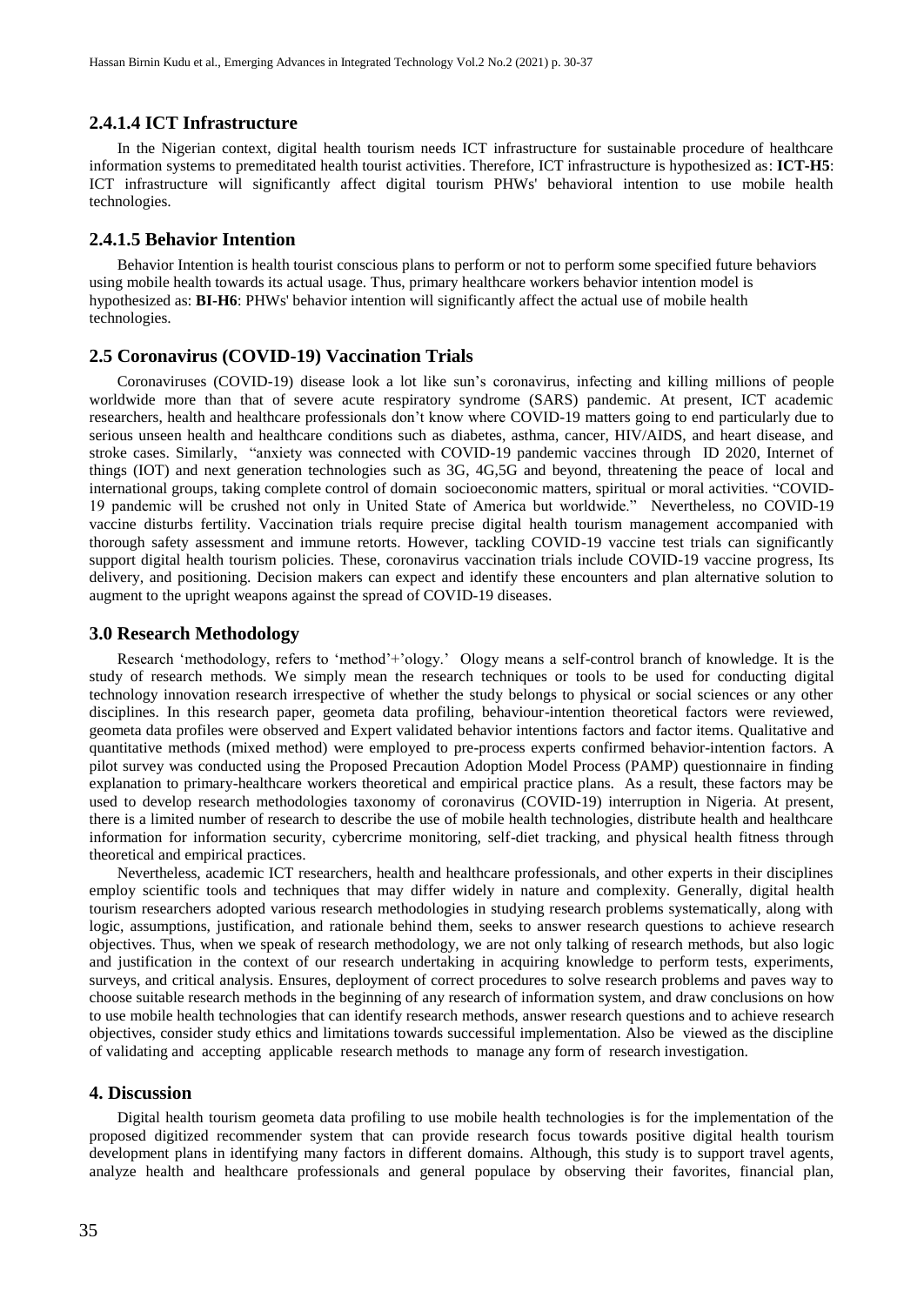whereabouts, dining habits, and understand the real situation based on the present and past experiences in selecting mobile health technologies for electronic health record integration, and digital skills attainment among youths**.** This study used geometa data profiling pilot survey analysis using PAMP questionnaire for self-alleged health, lifespan fulfillment and correlated behavior intention factors collection among healthcare experts and wide-ranging population for development of score values adjustments and medical tourism theory integration that can protect medical tourist with immunity passport for COVID-19, since those tested have shown to be immune can be more willing to engage with health and healthcare intervention plans, practiced better health and healthcare in the longer term [10]. The pilot survey analysis used PAMP questionnaire, a 5-point Likert-type towards using mobile health technologies. Therefore, independent variables and dependent variables are to be considered for the measurement of behavior intention factor constructs and hypotheses testing. Besides, a minimum sample size of 50, 100 are considered when a model contained five or fewer expert' confirmed behavior intention factor constructs. Also, 150 sample sizes are observed when a conceptual model is containing seven or fewer expert confirmed factors. Equally, 500 samples can be used when a model contains many experts' validated factors [11]. Also, a sample size of 150 may be used in factor analysis using principal components analysis to evaluate mobile health parameters that is usually done in the design stage to set the record straight [12].

#### **5. Conclusion**

Practical applications of geometa data profiling and overall model performance are significantly required to fill the theoretical and empirical research gaps, handle mislaid data using statistical models, approximate distributed errors and overcome other unknown difficulties. In total five behavior intention theoretical factors were identified and validated towards hypotheses testing and statistical analysis. These factors include initial understanding of m-health (0.75), initial perceived benefits (0.63), information sharing (0.63), ICT infrastructure (0.63), and attachment (0.63). The proposed digital health tourism model to use mobile health can make a positive significant influence on socio-economic development initiatives and can be utilized towards managerial participation, ecology, country dimensions assessment and digital skills innovation development program plans. Nevertheless, we are to judge factor item loading average values for convergent validity, composite reliability, Cronbach's Alpha, and predictive validity. Cut off loading average values can be more than 0.70, are more important. However, if loading factor item average value is higher than 0.50, then between 0.50 and 0.70 are tolerable [11].

#### **5.1 Digital Health Tourism Research and Practical Implications**

The participant population of the study was limited to only 700 Nigerian citizens across six political zones among are undergraduates in higher tertiary institutions, that may use this digital technology innovation initiative for research purposes. Therefore, the results cannot be generalised to all people in Nigeria. Moreover, the study contributes to existing knowledge on adoption and adaption of digital technology particularly digital health tourism geometa data profiling framework to use mobile health technologies and enable authorization of digital technology innovativeness among general populace, behavior intention model constructs should be taken into account, and Nigeria citizens should be encouraged to participate for full implementation to save cost, time for socio-economic development.

#### **Acknowledgments**

This work was initiated by the corresponding author; Abdullahi Hassan Birnin-kudu, a researcher from Faculty of Computing and Information Technology, Federal University Dutse, Jigawa State, Nigeria, supported by Professor Dr. Wan Rozaini Sheik Osman and Dr. Hapini Awang from School of Computing, Universiti Utara Malaysia, 06010 Sintok Kedah. All rights reserved.

#### **References**

- [1] Ferri-Garcia, R., Rueda, M-M., and Cabrera-Leon, A. (2021). Self-Perceived Health, Life Satisfaction and Related Factors among Healthcare Professionals and the General Population: Analysis of an Online Survey, with Propensity Score Adjustment. *Mathematics* 9:7, pages 791
- [2] Nguyen, T-M-T., Dang, H-S., Wan, C-N., Day, J-D and Dang T-M-H. (2020). Grey System Theory in the Study of Medical Tourism Industry and Its Economic Impact*. International of Medical Tourism* 2020.17,961; doi:10.3390/ijerph17030961
- [3] Dalen, J. E., and Alpert, J. S. (2019). Medical Tourists: Incoming and Outgoing. *The American Journal of Medicine* Vol. 132 (1) pp 9-10 doi.org/10.1016/j.amjmed.2018.06.022.
- [4] Iyamu, T. (2020). A framework for selecting analytics tools to improve healthcare big data usefulness in developing countries. *South African Journal of Information Management (SAJIM*). Vol.22 n.1 2020 ISSN 1560- 683X, 2078-1865.: dx.doi.org/10.4102/sajim. v22i1.1117**.**
- [5] Gaines, J., and Lee, C. V. (2016). Medical Tourism. *In Travel Medicine. Elsevier: Oxford*; 2016 pp 371-375